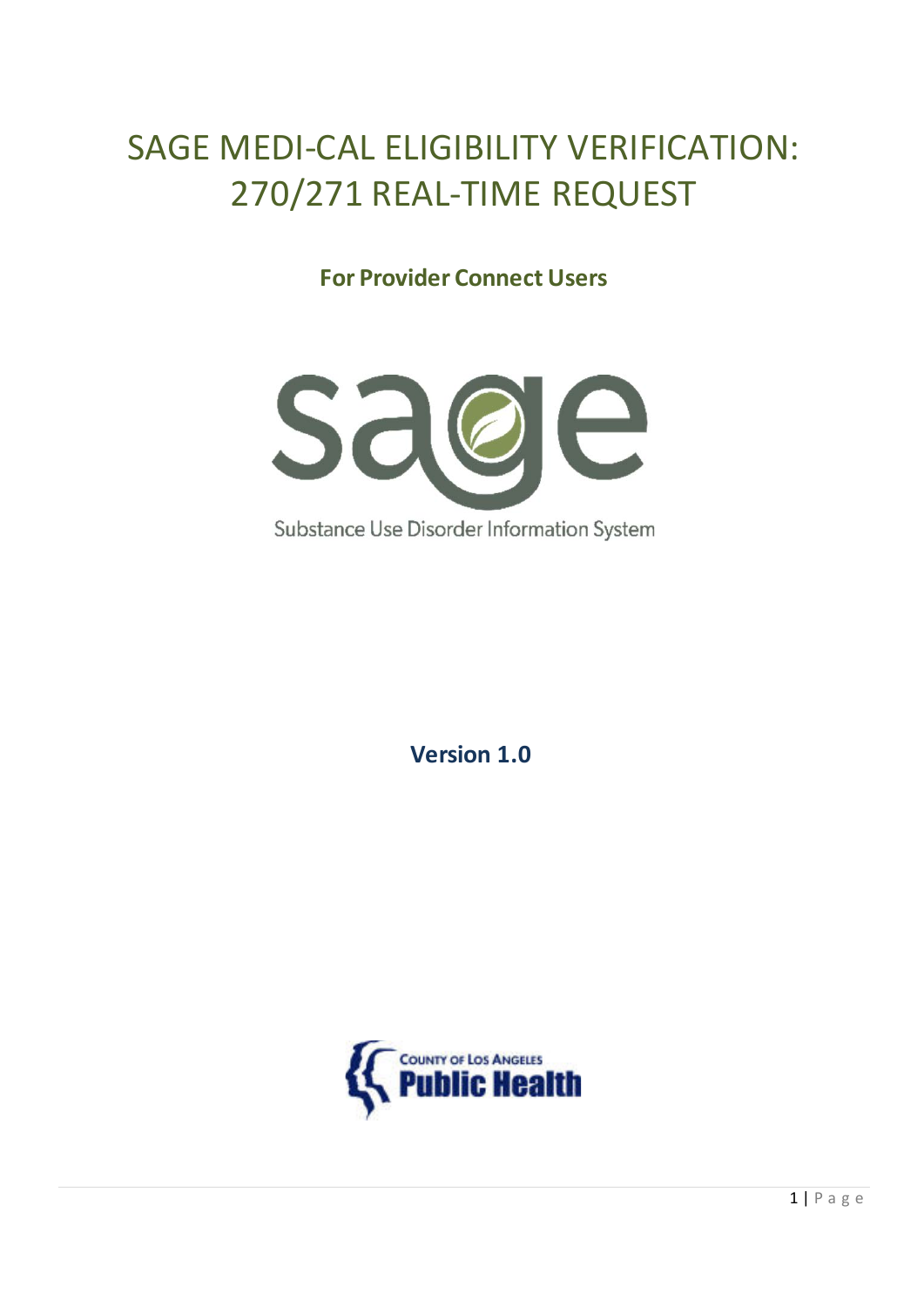# **Table of Contents**

| Documenting Results and Updating Guarantor Information10 |  |
|----------------------------------------------------------|--|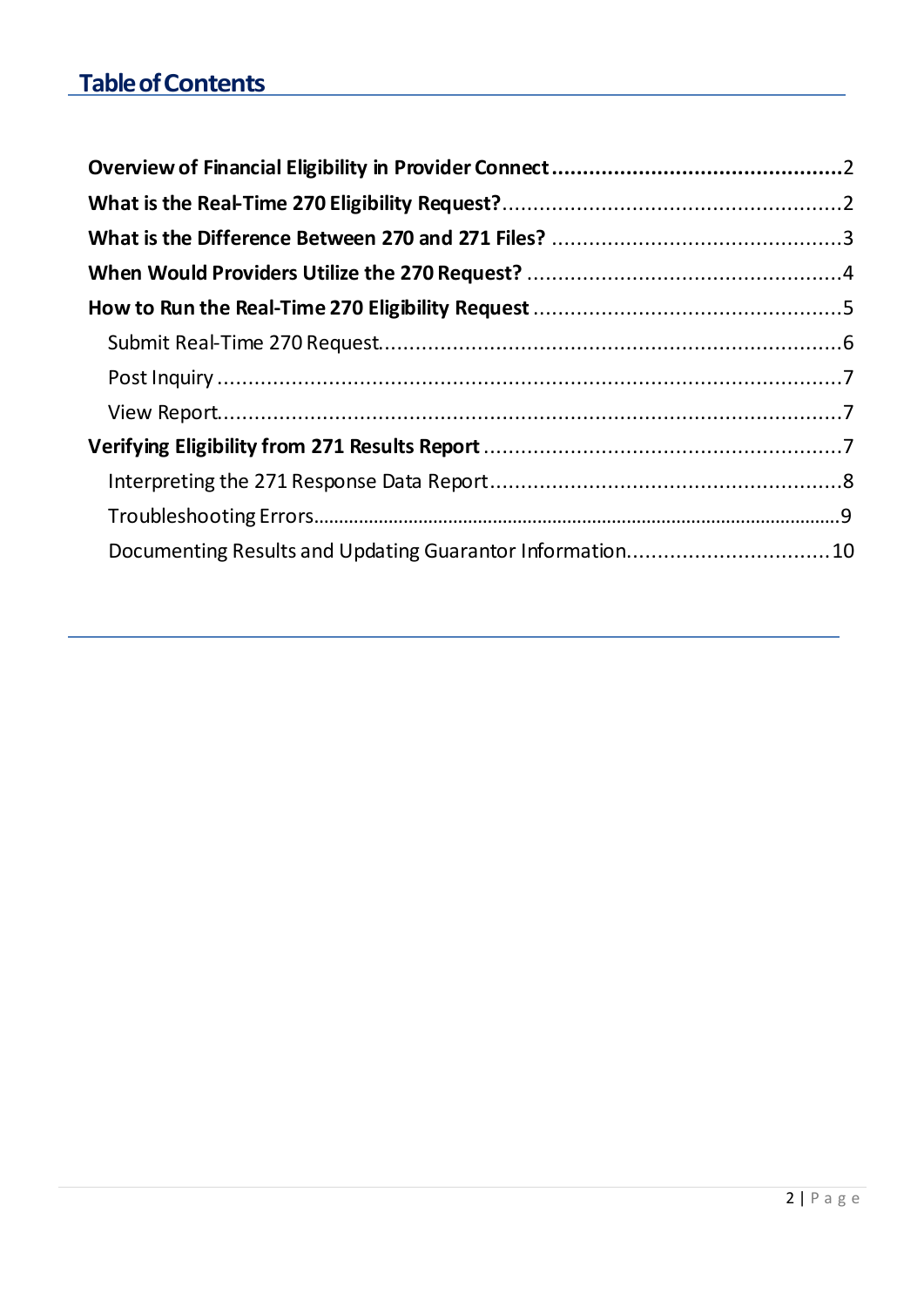# **Overview of Financial Eligibility in Provider Connect**

**Financial Eligibility** is the term used to identify if a patient is either eligible for or already actively enrolled for Drug Medi-Cal or other financial benefits within the SAPC network. This information is recorded in Provider Connect using the Financial Eligibility Form, specifically under the guarantor details. The Financial Eligibility Form provides SAPC and providers with essential information needed for reimbursement.

There are four guarantor options in Sage available to providers:

- 1. Drug Medi-Cal
- 2. LA County Non-DMC
- 3. Self-Pay
- 4. Applying for Medi-Cal

Each of these guarantors has SAPC eligibility considerations and documentation requirements within the system. This is described in the Provider Manual and has been covered in various provider meetings and Sage meetings, all of which are available on the SAPC website. Provider staff should review these documents to ensure proper completion and to reduce billing errors.

# **What is the Real-Time 270 Eligibility Request?**

The Real-Time 270 Eligibility Request Formis the process in which Sage can request Medi-Cal Eligibility directly from the California Department of Health Care Services (DHCS) in real-time. Providers can receive an immediate response via a 271 file to determine current or previous eligibility status, whether active or inactive status.

# **What is the Difference Between 270 and 271 Files?**

The **270 file** is the name of the actual request sent from Sage to DHCS. Where the 271 file is the response file sent from DHCS to Sage.

The **271 Response data** is automatically posted to the Financial Eligibility Form in Sage with up-to-date Medi-Cal eligibility information directly from DHCS.

All the information in the 270 file is automatically populated from the Sage in the background when sending the file. This includes all the required provider information and subscriber information.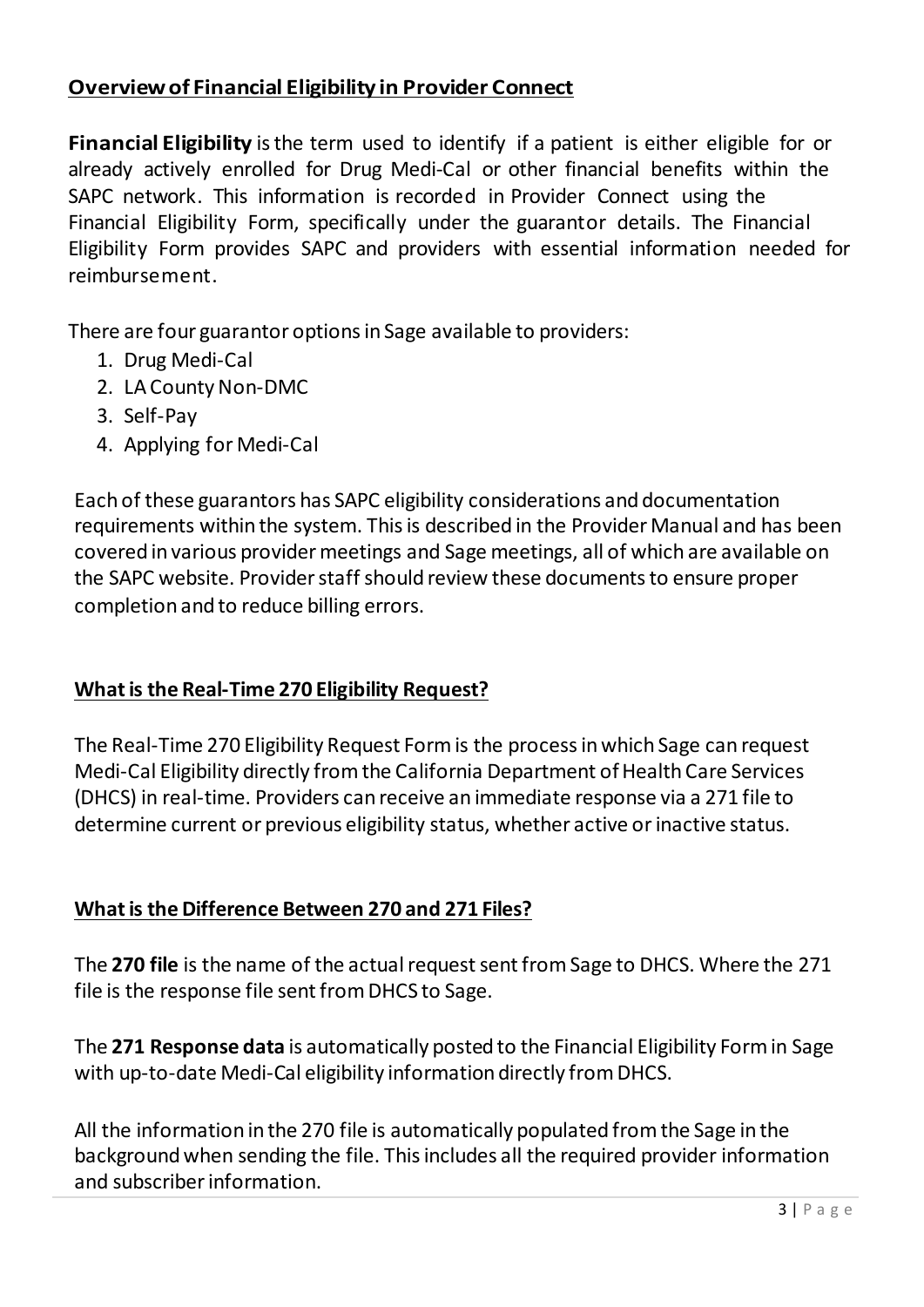Provider information, including Medi-Cal provider number and/or NPI number is taken from the information gathered during implementation and entered in Sage. Any changes to this information need to be communicated immediately to SAPC so that the system reflects the correct information in processing this and other requests.

The subscriber information required for transmission of the 270 Request is gathered from the Financial Eligibility Form completed for each patient by the provider upon admission. Any errors on this form will either result in an error or no eligibility status on the 271 Response file.

It is essential that the information entered on the Financial Eligibility Form is accurate. If the Financial Eligibility Form has not been fully submitted, has an error that prevented it from being submitted or is not completed at all, the 270 Request will not run correctly and will display an error message.

Please ensure the following Financial Eligibility information is accurate (same as any legal documentation and information that Medi-Cal has on file) and complete before submitting:

- 1. DMC Guarantor saved and submitted
- 2. Name
- 3. Date of Birth
- 4. Address
- 5. Social Security Number
- 6. Subscriber Policy Number
- 7. Subscriber Client Index Number

# **When Would Providers Utilize the 270 Request?**

The 270 Request can only be sent after a patient has been entered/admitted into Sage with a completed Financial Eligibility Form. Providers can use this process to verify initial eligibility, however a provider admission must be entered. Providers cannot use this form without an active episode and completed Financial Eligibility Form. Providers can continue to use their preferred method of verifying initial eligibility if they choose not to enter the provider admission before verifying eligibility.

The other primary use of this form is to verify ongoing eligibility each month per state and county regulations. The process is the exact same for ongoing eligibility as is for initial. There are multiple methods to verify initial or continuing eligibility, including:

1. Logging into the Medi-Cal Providers website [\(https://www.medi](https://www.medi-cal.ca.gov/Eligibility/Login.asp)[cal.ca.gov/Eligibility/Login.asp](https://www.medi-cal.ca.gov/Eligibility/Login.asp))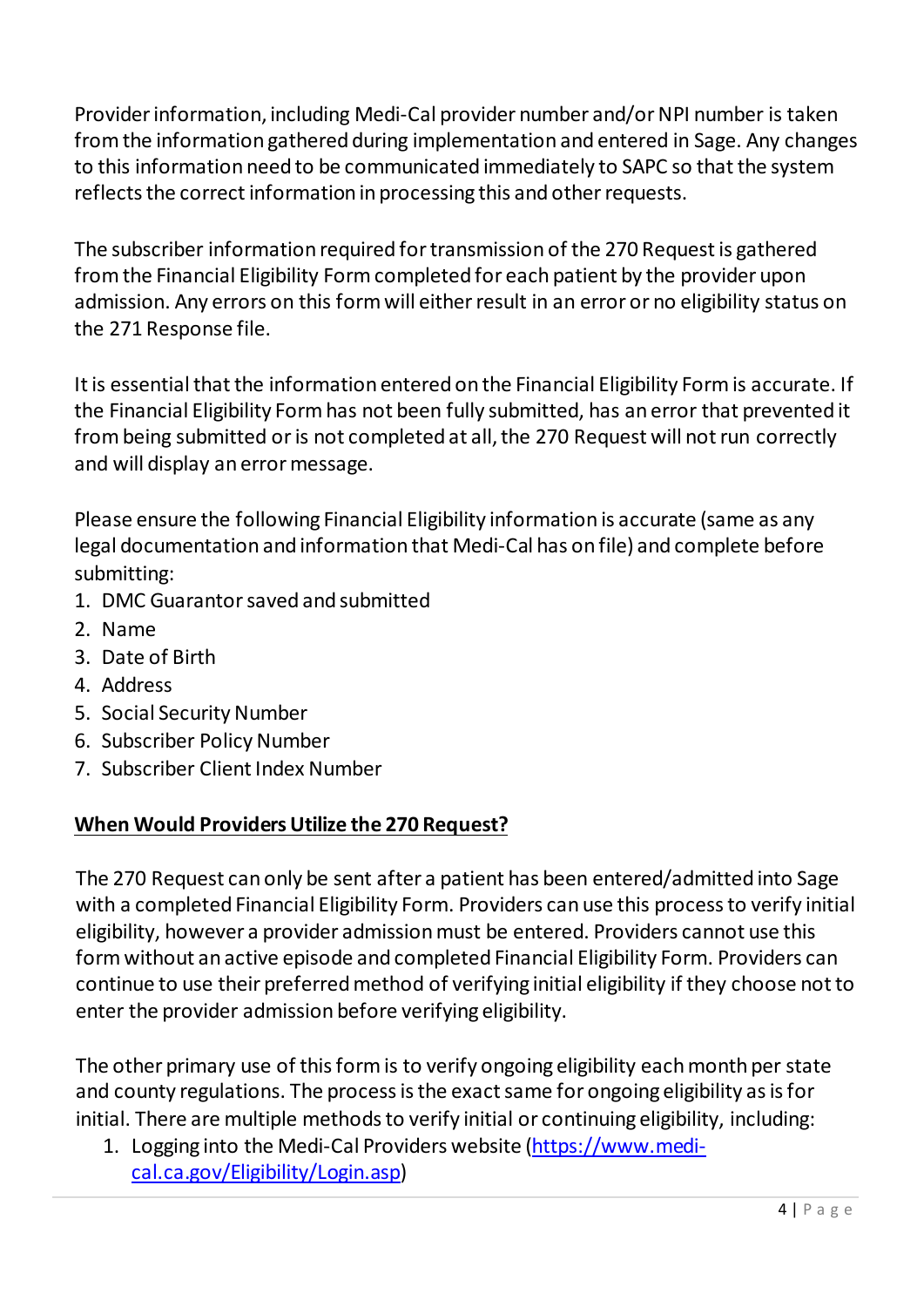- 2. Contact the toll-free DPSS customer service line (866-613-3777)
- 3. Contact Medi-Cal Directly (800-541-5555)
- 4. If your agency has obtained a Point of Service (POS) device, this may be used to verify initial or continuing eligibility

Typically, the above methods are used to verify current eligibility to meet the monthly verification requirement. However, the 270/271 process makesit easier for providers to both verify eligibility within the Sage system and update the Financial Eligibility Form automatically.

Each provider agency has its own schedule for verifying eligibility and should continue to follow those guidelines set by your agency. Those with the appropriate roles and permissionsto run this process can verify eligibility at any time during the month.

Lastly, this process is only for Medi-Cal eligibility verification. It cannot be used to verify any other benefit type, such as MHLA, AB-109, CalWORKS, General Release (GR), etc. Providers must follow up with the procedures outlined by those other programs the patient may be enrolled in order to verify eligibility for those programs.

# **How to Run the Real-Time 270 Eligibility Request**

**Please note:** Before running the 270 Eligibility request, the Financial Eligibility Form must be accurately completed with a *Drug Medi-Cal Guarantor* **and** *Subscriber Client*  **Index Number**. The request cannot process without this information.

To run the Real-time 270 Eligibility Request process, providers should follow the instructions below:

1. From the Main Menu or top right corner navigation link, click on "Lookup Client" to search for the patient you are trying to verify.

| <b>Main Menu - Provider</b> |  |
|-----------------------------|--|
| <b>Lookup Client</b>        |  |

- 2. Click on the blue hyperlink for the correct patient enrolled at your agency.
	- a. Note: The patient must be currently admitted to your program. You must NOT use the "Add New Client/Client Search" option to find the patient as you must ensure the patient is already enrolled at your program, has a completed Financial Eligibility Form and to avoid accidentally creating a duplicate record.
- 3. From the patient's chart, click on "Real-time 270 Eligibility Request"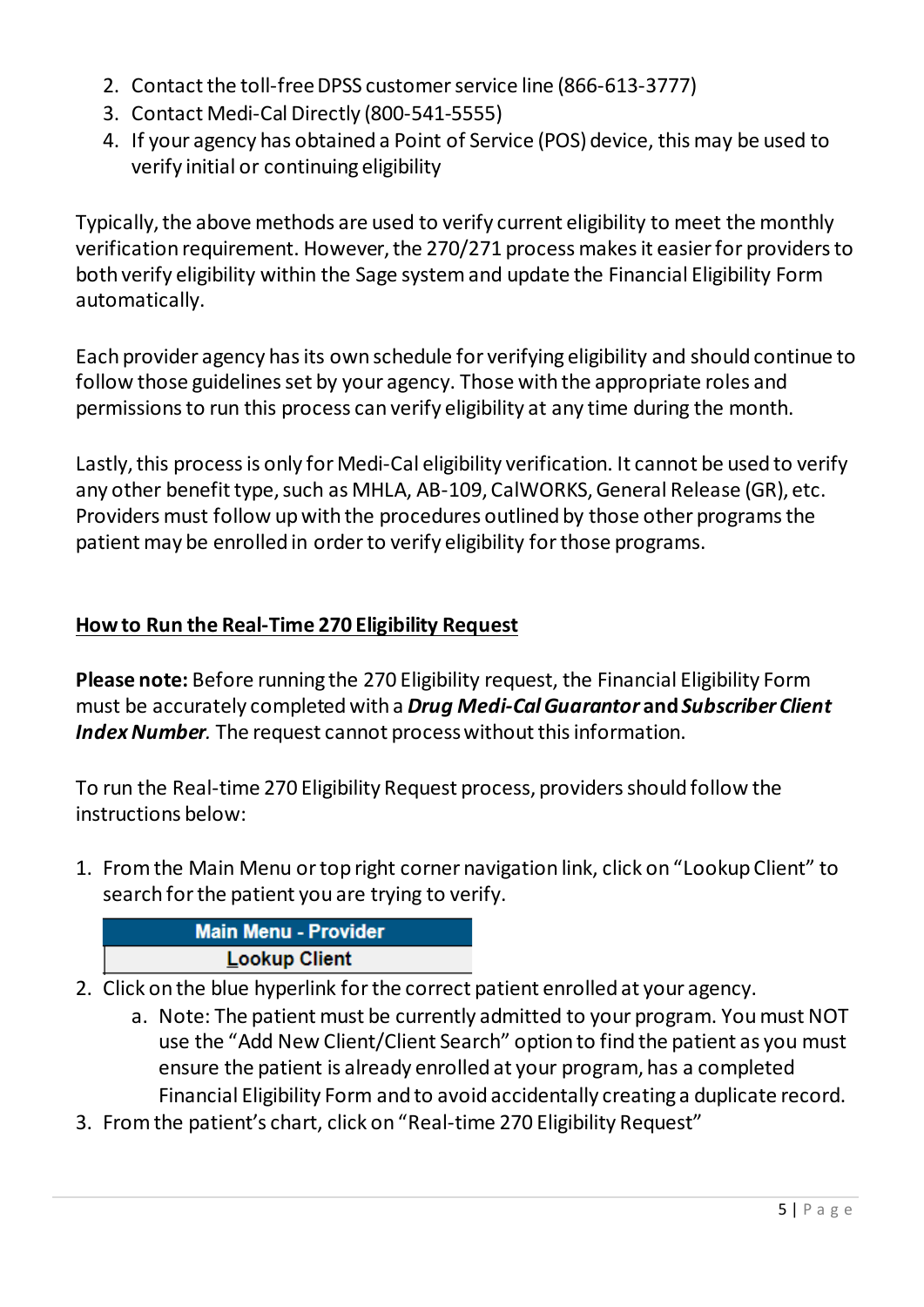| Demographic                          |
|--------------------------------------|
| <b>Cal-OMS Admission</b>             |
| <b>Cal-OMS Annual Update</b>         |
| Cal-OMS Discharge                    |
| <b>Financial Eligibility</b>         |
| Real-time 270 Eligibility<br>Request |

- 4. In "Episode Number," select the Episode Number associated with your agency
- 5. In "Guarantor," select "**California Department of Alcohol and Drugs**"
- 6. In "From Date," the admission date for this episode is automatically populated
- 7. In "Through Date," today's date the date you are submitting the file is automatically populated.
	- **a.** Note: If you need a different date range, you can manually enter that information. For instance, if you need to verify eligibility for a particular month during the treatment period.

#### **Submit Real-Time Request**

8. Verify the information is correct, then click on the "Submit Realtime 270 Request" button to send the request to DHCS.

| <b>Real Time Inquiry (270) Request</b> |              |                    |  |
|----------------------------------------|--------------|--------------------|--|
| <b>Episode Number</b>                  | ∗            |                    |  |
| Guarantor                              | *            |                    |  |
| <b>From Date</b>                       |              |                    |  |
| <b>Through Date</b>                    |              |                    |  |
|                                        |              |                    |  |
| Submit Realtime 270 Request            | Post Inquiry | <b>View Report</b> |  |

9. Once submitted, the system will display a message providing further instructions, as outlined below.

The Eligibility Request has been submitted. Please click the Post Inquiry button to post the eligibility response data to the system

**Real Time Inquiry (270) Request** 

#### **Post Inquiry**

10.Click the "Post Inquiry" button on the bottom of the form to post the information from the 271 Response onto the Financial Eligibility Form, under the Drug Medi-Cal Guarantor section.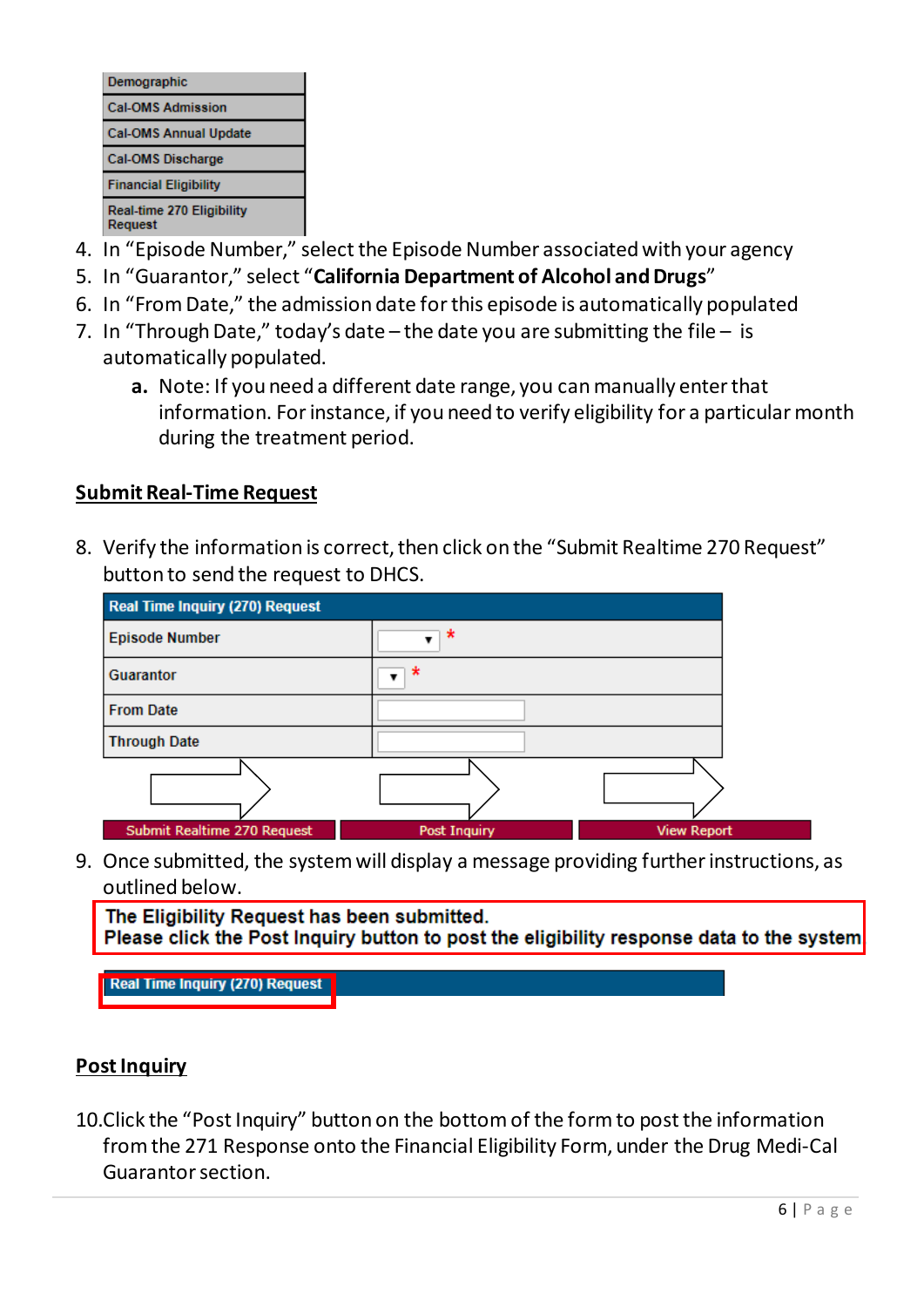- a. This information is posted to the subscriber information section in the guarantor details.
- b. Note: Providers must click "Post Inquiry" before viewing the report. You cannot view the report without posting.
- 11.After clicking "Post Inquiry," a new message will display with further instructions to view the report.

Your inquiry has been posted. Please click the View Report button to see detailed Eligibility Response (271) information.

#### **View 271 Response Report**

- 12.Next, click the "View Report" button to view the 271 Response with the eligibility information for the date range selected.
	- a. This will open a new window. Popups for this site must be allowed to enable window to open. Please check the popup blocker settings on your browserif the window does not automatically open.

11/29/2018

View Eligibility Response (271)t

# **Eligibility Response (271) Response Data**

File Name:Real-Time 270/271 Processing File Status:Posted Data Entry By:ProviderConnect WebSvcs (do not **Data Entry** Date:11/29/2018 edit)

File Version: 271v5010 Data Entry Time:09:09  $AM$ 

# **Verifying Eligibility from 271 Response Report**

The 271 Response is the form from the State that shows eligibility information. Once the report is viewable (after clicking "View Report"), you will see up to five inquiry response lines depending on the patient's eligibility status for particular domains within the Medi-Cal system of care.

The information presented on the report is a simplified version of other types of eligibility verification system (POS, DHCS login, telephone). The aide codes, county codes and specific subscriber policy or CIN numbers will not be transmitted on this report. It will only display basic eligibility and coverage information.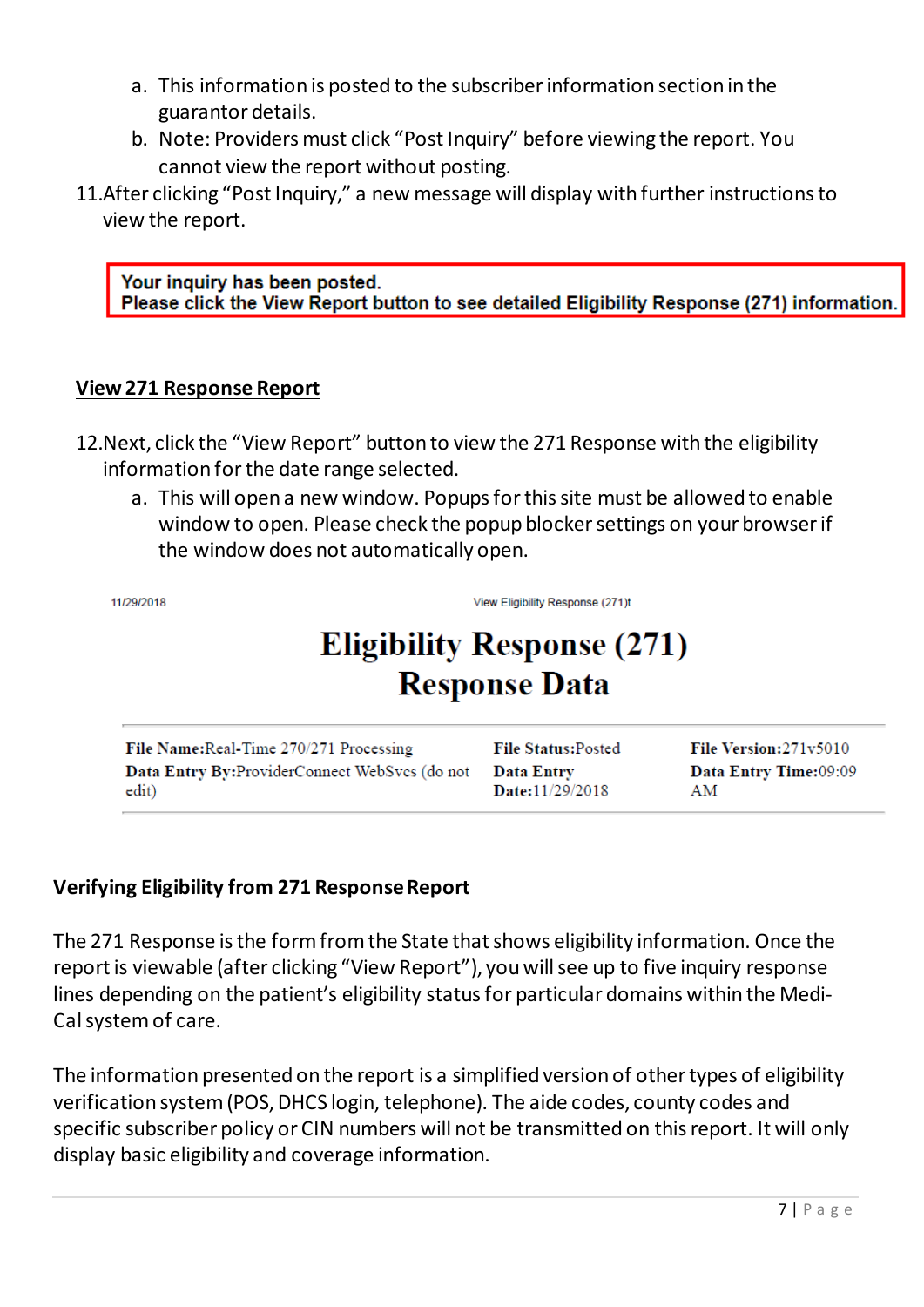Additionally, the report will not provide specific details regarding service delivery (e.g., eligibility specifically for substance use services within LA County). Since DMC is an entitlement within the broader Medi-Cal system, if a patient has active Medi-Cal coverage, DMC is included in that coverage.

Although a date range can be selected in the 270 request, eligibility information will only be retrieved for the month entered in the "through date" field of the date range.

#### **Interpreting the 271 Response Data Report**

#### **Guarantor: CALIFORNIA DEPARTMENT OF ALCOHOL AND DRU**  $1.$

| Inquiry Type                       | Generic: Financial Eligibility |
|------------------------------------|--------------------------------|
| Eligibility Or Benefit Information | (W) Other Source of Data       |

2.

**Inquiry Type** Eligibility Or Benefit Information Service Type Code Insurance Type Code

Generic: Financial Eligibility (1) Active Coverage (30) Health Benefit Plan Coverage (MC) Medicaid

**Inquiry Type:** Reports the type of request sent either for a specific service or HCPC code or for general coverage eligibility.

"Generic: Financial Eligibility" – This will always be the inquiry type displayed when running the eligibility. This indicates the inquiry type was a general coverage across the general Medi-Cal benefits and not specific to a HCPC code or service.

**Eligibility Or Benefit Information:** Code that identifies the current eligibility or benefit status.

"(1) Active Coverage" means for there is current and active eligibility for the date range chosen and for the specific Service Type Code and Insurance Type Code listed directly beneath the Eligibility Information.

"(6) Inactive Coverage" displays when the patient does not have eligibility established for that date, Service Type Code and Insurance Type Code.

**Important Note: If the response displays "(6) Inactive Coverage, providers should NOT immediately discharge the patient. Providers need to investigate the reason for inactive coverage and assist the patient reactivate**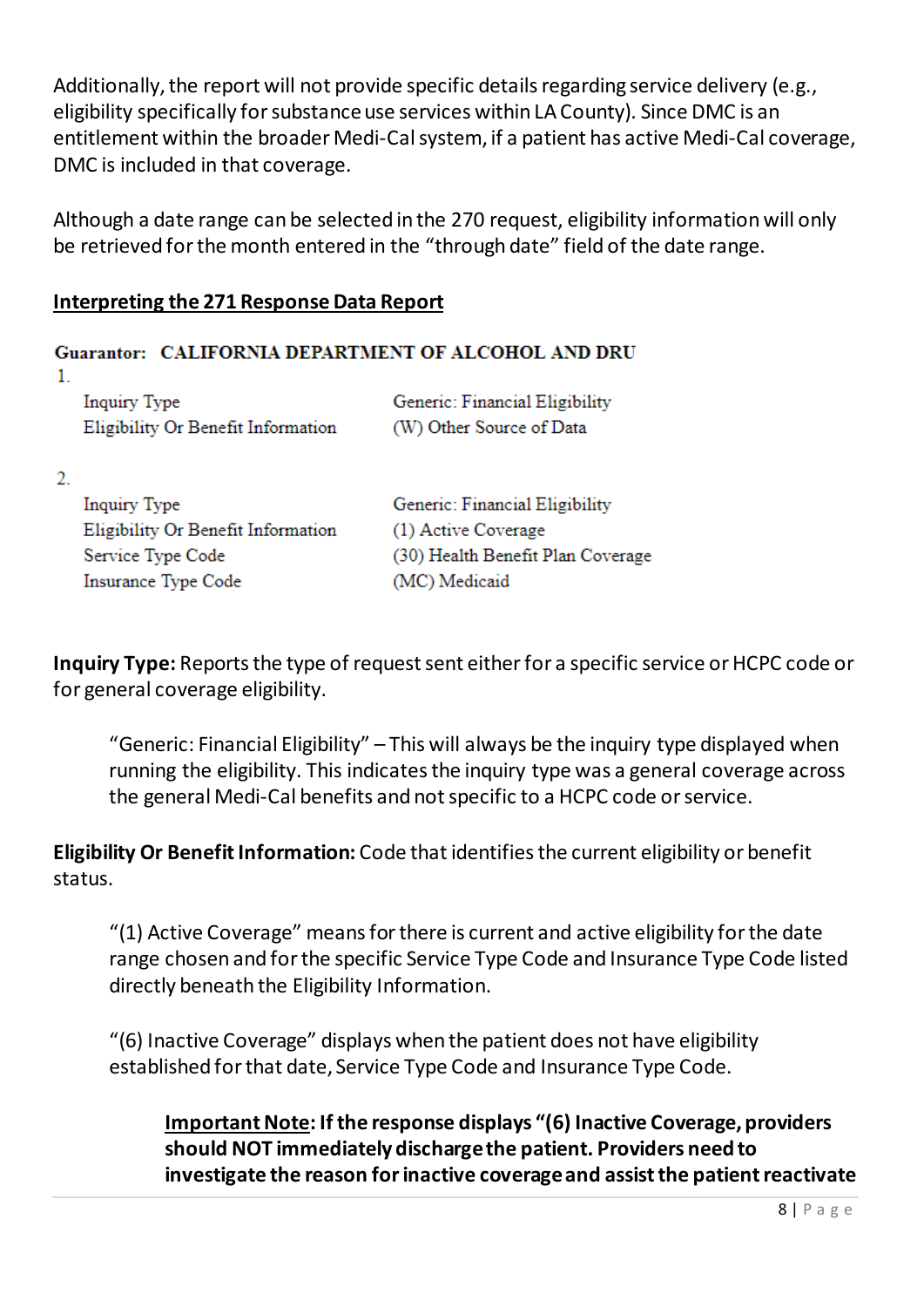**or enroll in Medi-Cal using Case Management benefits. Providers should contact their CPA for additional information on treating patients who have lost Medi-cal during treatment.** 

**Additional Note: There are a number of other information codes and modifiersthat can be displayed here, including Share of Cost, Deductible, Spend Down, Stop Loss, etc. If a patient's eligibility shows anything other than "(1) Active Coverage," it is very important for the provider to follow up with DPSS or Medi-Cal directly to determine what coverage or limitations exist with that patient's eligibility.** 

**Service Type Code:** Reports on the classification of services the patient is eligible for.

"(30) Health Benefit Plan Coverage" indicates general healthcare benefits for the patient's policy or contract. This is the code used to describe the patient's general eligibility for a full scope of services under the insurance type. Additional limitations may be displayed in subsequent Inquiry Types listed on the 271 Response.

**Insurance Type Code:** Code identifying the insurance policy with specific insurance program.

(MC) Medicaid indicates the patient is eligible for the local Medi-Cal program.

The above display is an example of an active coverage response that will meet criteria for eligibility within the SAPC system of care for Drug Medi-Cal. There may be other variations that also meet criteria for eligibility, however those require further investigation by the provider to ensure active DMC coverage.

Additionally, when there are multiple Inquiry Types on the same 271 Response, providers should look for the type that corresponds with Insurance Type Code: (MC) Medicaid. This will be the Inquiry section for SAPC-related services. Where the other Inquiry sections may also be important for other types of care within the Medi-Cal system, they are not specifically relevant for the purpose of meeting the monthly eligibility verification requirement for SAPC.

# **Troubleshooting Errors**

The primary error that providers may encounter is likely related to submitting a Real-Time